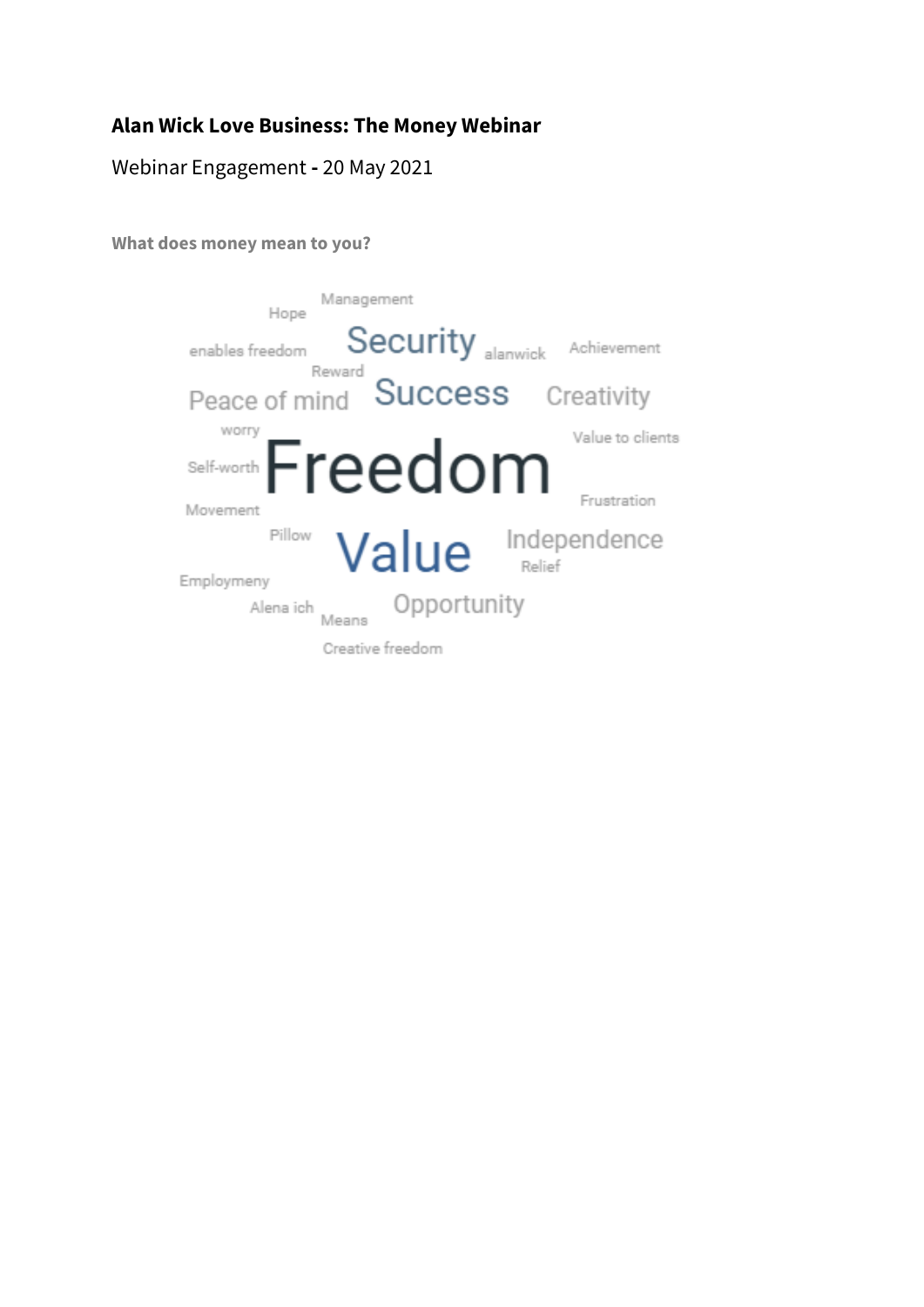

Which of the three financial pillars are most important to your business. 16

| 1. Cashflows       |      |
|--------------------|------|
|                    | 2.50 |
| 2. Profit and Loss |      |
|                    | 0.50 |
| 3. Balance Sheets  |      |
|                    | 0.19 |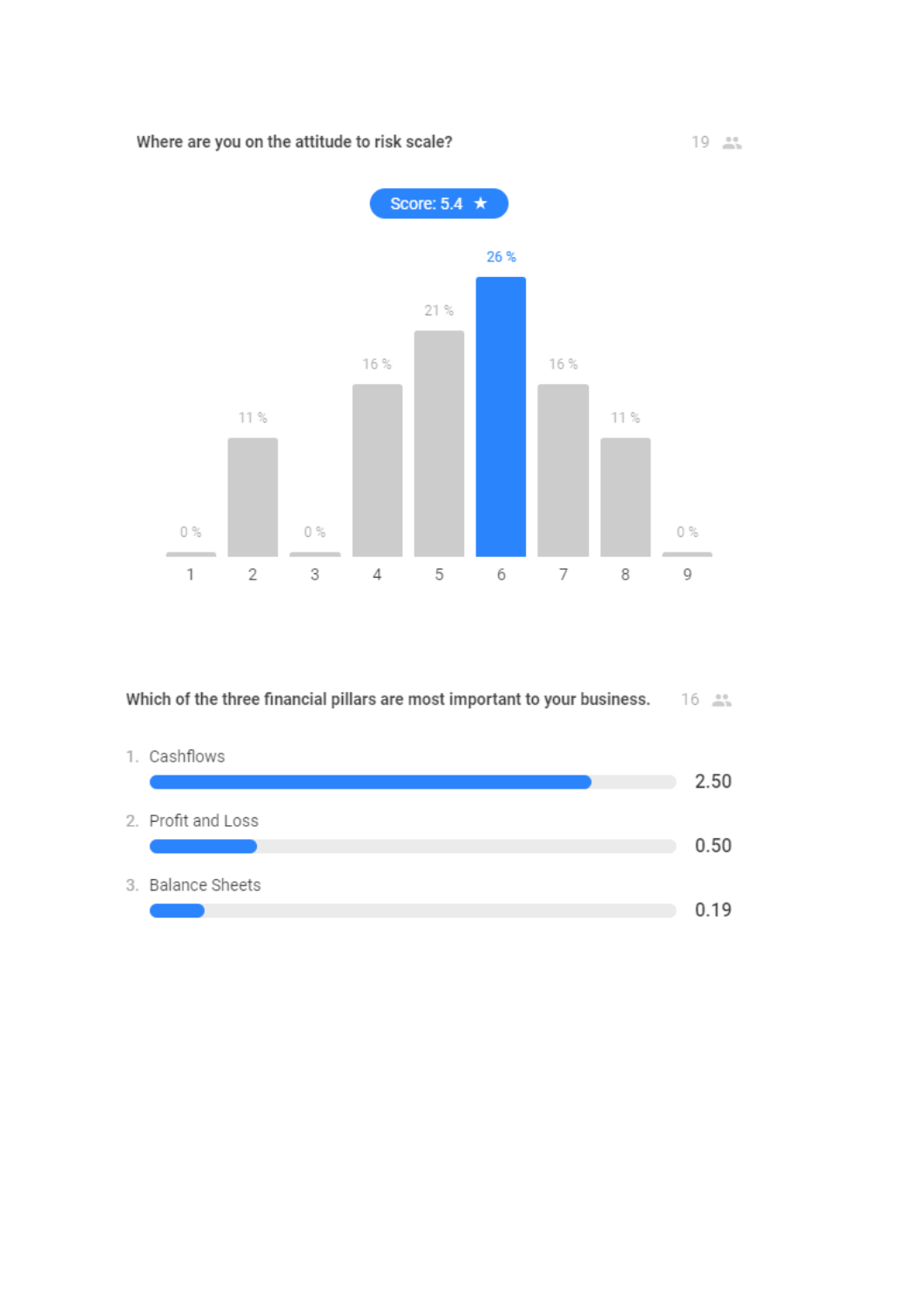

**What has been your key learning from today's webinar?**

- I hate spending money but I need to invest in people who know about money!
- Free money is available too
- Get someone to do the day to day bookkeeping so I can stay on top of the bigger picture
- Cash is king, and plan with things properly and discuss with stakeholders and team.
- Focus on being real and 100% truthful with yourself and partners
- Do not shy away from cash: flow, planning, availability
- Taking a risk is essential sometimes
- Make sure you do it and it make sense
- I take a lot of risks but never in money. I have been proud of growing organically.
- It is ability that is most important
- My fear of money/risk has actually slowed me and the business down.
- Money is always available
- Set a target